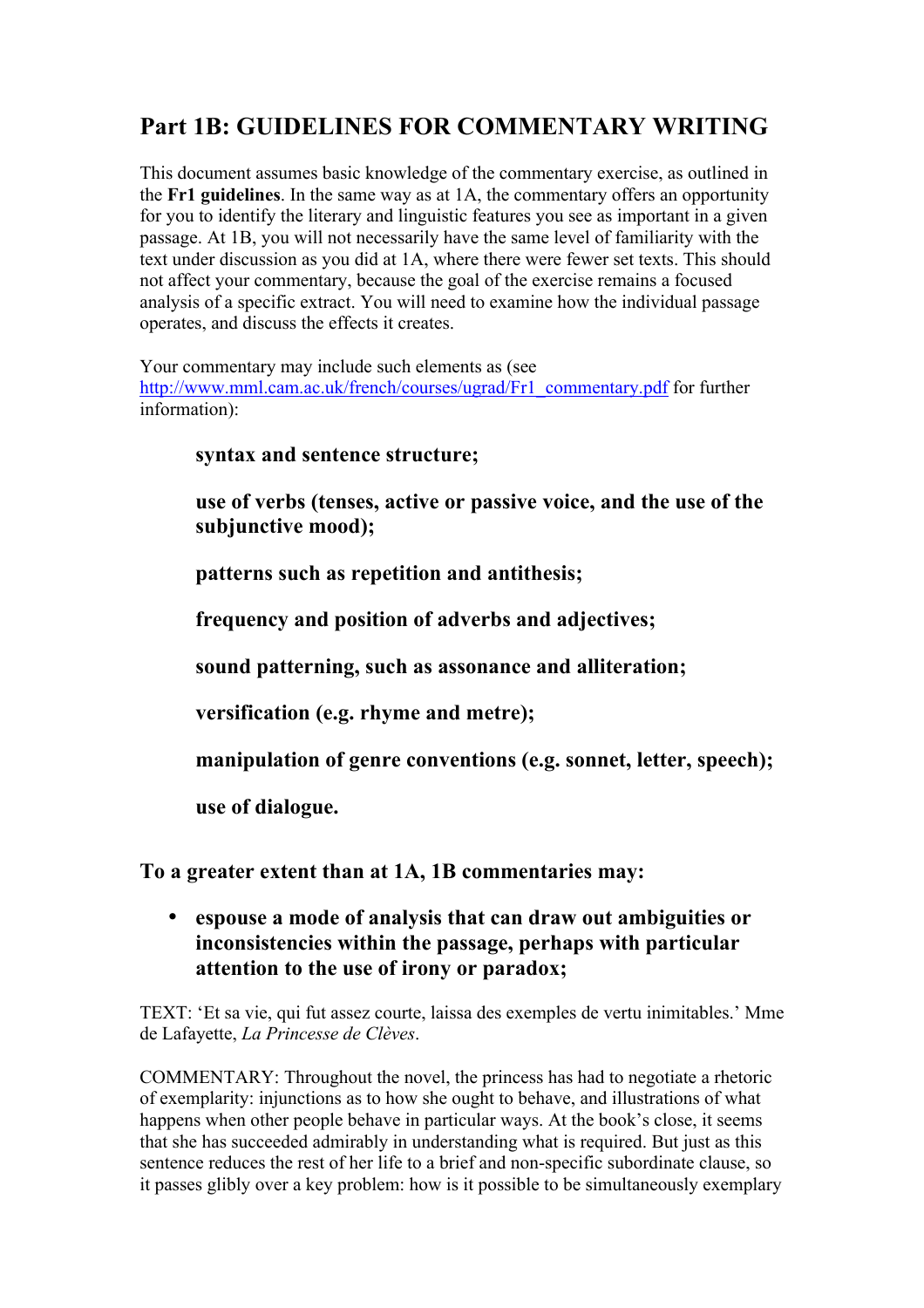and inimitable? The oxymoronic phrasing involves the reader in a paradox that undermines the simplistic syntax and obscures the moral message.

TEXT: 'Pendant toute la traversée ils raisonnèrent beaucoup sur la philosophie du pauvre Pangloss. "Nous allons dans un autre univers, disait Candide; c'est dans celuilà, sans doute, que tout est bien. Car il faut avouer qu'on pourrait gémir un peu de ce qui se passe dans le nôtre en physique et en morale."' Voltaire, *Candide*.

COMMENTARY: In the course of this passage, Candide's equilibrium will be disturbed in more ways than one. 'Reasoning' here amounts satirically to 'stating confidently'; and Candide's confident assertion about the new world represents an ironic foreshadowing of the horrors to come. The litotes of 'gémir' and the distancing conditional of 'pourrait' demonstrate that the real world has not yet irrupted into the ideal propagated by 'pauvre Pangloss'. But it is clear that, in a parodic treatment of the trope of education as journey, this 'traversée' will blur the processes of enlightenment and disillusionment.

### • **accurately employ a more technical critical vocabulary, such as the language of tropes and figures;**

TEXT: 'Je n'ay pas plus faict mon livre que mon livre m'a faict, livre consubstantiel à son auteur.' Montaigne, 'Du démentir', *Essais* II, 18.

COMMENTARY: Montaigne's striking metaphor of consubstantiality, in which his own identity becomes inextricably bound up with the act of writing, is given additional force by the chiastic syntax: the author is both subject and object.

TEXT: 'Le soleil accable la ville de sa lumière droite et terrible; le sable est éblouissante et la mer miroite.' Baudelaire, 'La Belle Dorothée', *Le Spleen de Paris*, XXV.

COMMENTARY: The opening of Baudelaire's prose poem uses rhyme, assonance and alliteration to evoke the sensory experience of dangerously pleasurable lethargy. The heat of the sun overwhelms both the city and the senses, through an accumulation of oscillating 's' and 'l' sounds (le soleil, sa lumière), picked up in the rhyming of 'accable' and 'sable', which in turn is echoed (through the alliteration of 'bl') in 'éblouissante', emphasising the oppressive dazzling of the sun's rays on the sand. Despite the flow of sounds from one word into another a sense of stasis is conveyed in the *rime riche* of 'droite' and 'miroite', suggesting a paralysing reflective heat and a motionless sea.

## • **engage carefully with the narrative voice and focalization;**

TEXT: 'À partir de l'âge de treize ans, sous l'influence de la progestérone et de l'œstradiol sécrétés par les ovaires, des coussinets graisseux se déposent chez la jeune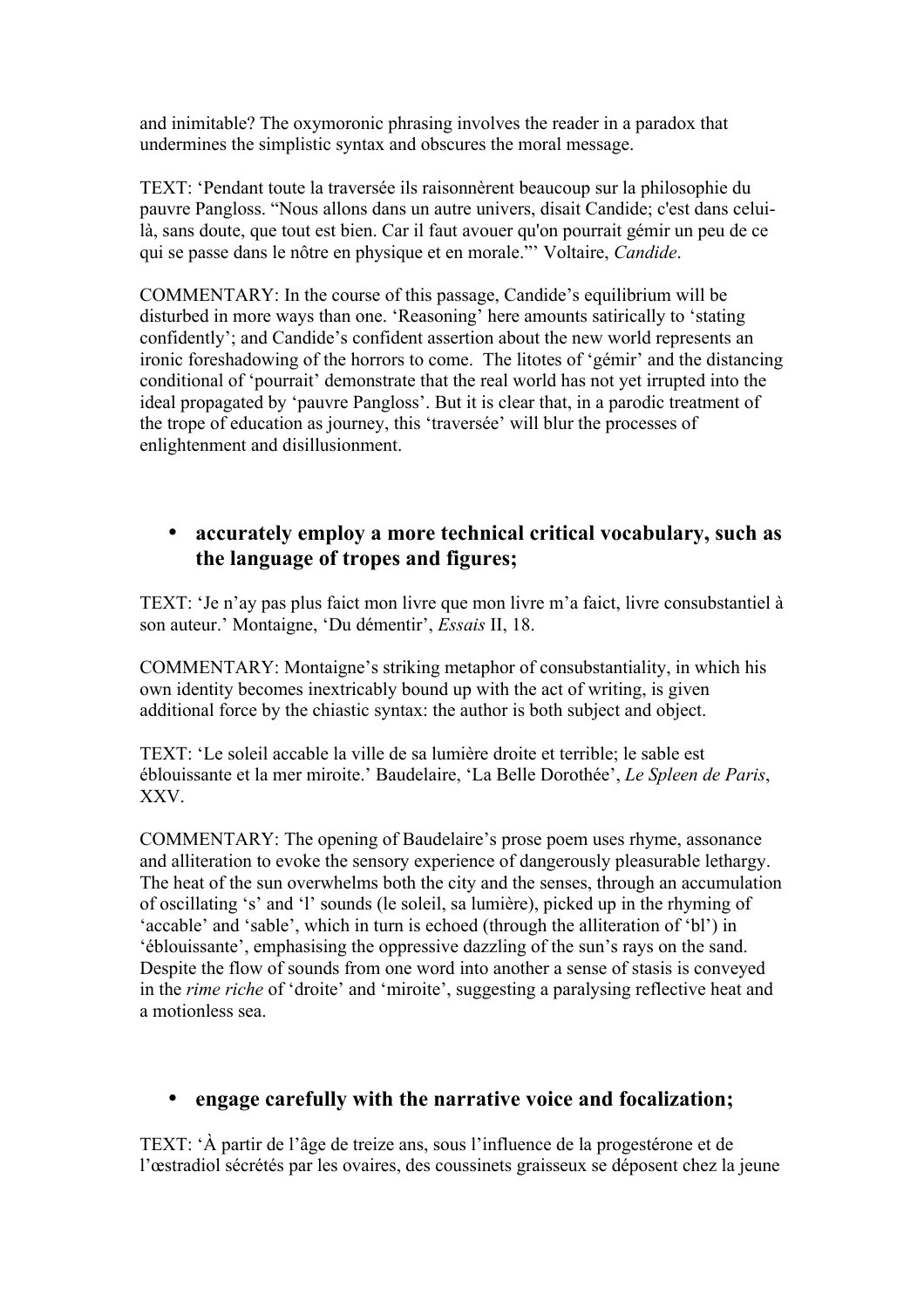fille à la hauteur des seins et des fesses […] leur contemplation produit alors chez l'homme un violent désir.' Houellebecq, *Les particules élémentaires*.

COMMENTARY: This is one of numerous examples in the novel where Houellebecq provokes the reader with a narrative voice that is difficult to locate. Its scientific language – emphasising the role of specific hormones, organs and body parts – suggests the perspective of Michel, a scientist, whose photograph of a pre-pubescent Annabelle appears to have triggered these observations. Yet there us nothing explicit to indicate Michel as their source. The presentation of a 13-year old female as the object of violent sexual desire is deeply troubling and raises the possibility of a disturbing authorial position in which paedophilic fantasies are validated through supposedly detached biological references. The subsequent confirmation, near the end of the novel, that the narrator is a post-human subject relating the history of Michel's life, explains the distancing use of 'chez l'homme'. Yet this ultimately amplifies the menacing objectification of women, as though after the demise of human history desire could only be recounted in these terms.

• **give brief references to the historical context of the work and contemporary philosophies and ideologies, or to the wider oeuvre of the author concerned, in order to illuminate the extract at hand;**

TEXT: Elmire to Tartuffe. 'Je vous écoute dire, et votre rhétorique / En termes assez forts à mon âme s'explique.' Molière, *Tartuffe*, 1001-2.

COMMENTARY: Molière's rhetorical ploy is to make explicit Tartuffe's own rhetorical skill: he is characterized from the start as a successful orator. As Molière was to find out to his cost when the play was censored in its first year of production, this tactic is responsible for much of the dangerous ambiguity of the comedy: the spectator observes the narrowness of the line between persuasion and manipulation.

TEXT: '- Une brûlure? demanda-t-elle en la touchant lentement, tout le long de l'abdomen.

Sarah ne répondait pas. « Blessure de guerre », devrait-elle dire, probablement sur un ton mélodramatique. Anne ignorait tout de la ville au cours de la période passée de feu et de meurtres.' Djebar, *Femmes d'Alger dans leur appartement*.

COMMENTARY: Anne's identity as the daughter of a French magistrate who left Algeria long before the war of independence provides a position of ignorance from which the Western reader can begin to approach the memory of the war. While Sarah remains silent, since words only seem to offer the possibility of an unsatisfactory and melodramatic cliché, Anne's slow touch of the scar caused by torture during the war offers an alternative point of contact that performs Djebar's stated desire to speak « tout contre » those who have no voice.

• **demonstrate knowledge of key literary or formal conventions or intertexts, and the ways in which the passages for commentary work with or against these.**